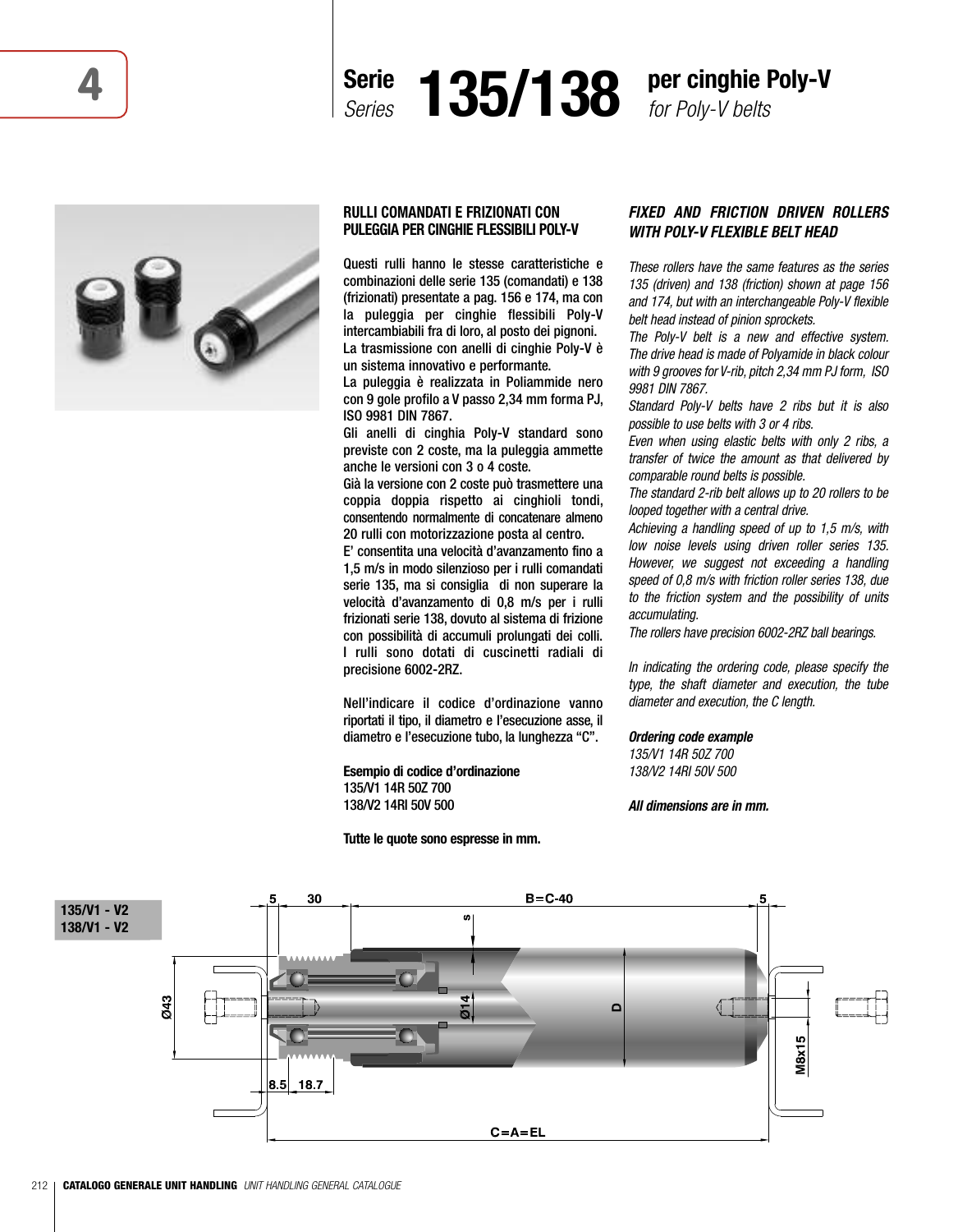### **Rulli per trasportatori comandati con cinghie** *Rollers for belt driven conveyors*



| <b>Codice di ordinazione</b> / Ordering codes       |                |                |             |       |                    |      |     |                           |                          |                  |              |                                             |              |
|-----------------------------------------------------|----------------|----------------|-------------|-------|--------------------|------|-----|---------------------------|--------------------------|------------------|--------------|---------------------------------------------|--------------|
| Tipo / Type                                         | Asse / Shaft   |                | Tubo / Tube |       | Lungh. / Length. C |      |     | <b>Opzioni / Options</b>  |                          | Peso / Weight    |              | Peso parti rotanti<br>Rotating parts weight |              |
|                                                     | $d(\emptyset)$ | esec.          | D(0)        | esec. | min.               | max. | s   | Esec. asse<br>Shaft exec. | Esec. tubo<br>Tube exec. | $C = 200$<br>daN | al cm<br>daN | $C = 200$<br>daN                            | al cm<br>daN |
| Serie 135 rulli comandati - fixed drive rollers     |                |                |             |       |                    |      |     |                           |                          |                  |              |                                             |              |
| Con tubo in acciaio - with steel tube               |                |                |             |       |                    |      |     |                           |                          |                  |              |                                             |              |
| 135/V1                                              | 14             | R              | 50          | Z     | 130                | 1600 | 1,5 | $J-I$                     | $J-N-I-P$                | 0.721            | 0,030        | 0,452                                       | 0,018        |
|                                                     |                |                | 60          |       |                    | 1600 | 1,5 |                           |                          | 0.791            | 0.034        | 0.522                                       | 0.022        |
| 135/V3                                              | 14             | $\mathsf{R}$   | 50          | Z     | 130                | 1600 | 1,5 | $J-I$                     | $J-N-I-P$                | 0,701            | 0,030        | 0,432                                       | 0,018        |
| Con tubo in PVC - with PVC tube                     |                |                |             |       |                    |      |     |                           |                          |                  |              |                                             |              |
| 135/V <sub>2</sub>                                  | 14             | R              | 50          | V     | 130                | 800  | 2,8 | $J-I$                     |                          | 0,550            | 0,018        | 0,281                                       | 0,006        |
|                                                     |                |                | 63          |       |                    | 1000 | 3   |                           |                          | 0,596            | 0.021        | 0.327                                       | 0,008        |
| 135/V4                                              | 14             | $\overline{R}$ | 50          | V     | 130                | 800  | 2,8 | $J-I$                     |                          | 0,530            | 0,018        | 0,261                                       | 0,006        |
| Serie 138 rulli frizionati - friction drive rollers |                |                |             |       |                    |      |     |                           |                          |                  |              |                                             |              |
| <b>Con tubo in acciaio</b> - with steel tube        |                |                |             |       |                    |      |     |                           |                          |                  |              |                                             |              |
| 138/V1                                              | 14             | $\overline{R}$ | 50          | Z     | 130                | 1200 | 1,5 | $J-I$                     | $J-N-I-P$                | 0.721            | 0.030        | 0.452                                       | 0,018        |
|                                                     |                |                | 60          |       |                    | 1400 | 1,5 |                           |                          | 0.791            | 0.034        | 0.522                                       | 0,022        |
| 138/V3                                              | 14             | R              | 50          | Z     | 130                | 1200 | 1,5 | $J-I$                     | $J-N-I-P$                | 0.701            | 0.030        | 0.432                                       | 0.018        |
| Con tubo in PVC - with PVC tube                     |                |                |             |       |                    |      |     |                           |                          |                  |              |                                             |              |
| 138/V <sub>2</sub>                                  | 14             | $\overline{R}$ | 50          | V     | 130                | 800  | 2,8 | $J-I$                     | ٠                        | 0,550            | 0,018        | 0,281                                       | 0,006        |
|                                                     |                |                | 63          |       | ۰                  | 1000 | 3   |                           |                          | 0,596            | 0,021        | 0.327                                       | 0,008        |
| 138/V4                                              | 14             | $\overline{R}$ | 50          | V     | 130                | 800  | 2,8 | $J-I$                     | $\blacksquare$           | 0,530            | 0,018        | 0,261                                       | 0,006        |

**Nota:**

**Questi rulli possono essere forniti in:**

**- esecuzione con cuscinetti inox AISI 440**

**- esecuzione antistatica, con tubi in acciaio Attenzione: per rulli frizionati serie 138 esecuzioni con guaina in PVC o altri**

**rivestimenti riducono la capacità di spinta.**

## *Note:*

- *These rollers can be supplied with:*
- *- AISI 440 stainless steel bearings*

*- antistatic execution for steel tubes Note: for friction 138 series rollers executions*

*with PVC sleeves or other coatings reduce the pressure force.*

#### **Legenda delle sigle di esecuzione R** = asse forato e filettato

**J** = asse con zincatura elettrolitica

**I** = asse in acciaio inox AISI 304

 $Z =$  tubo zincato a caldo (sendzimir)

**V** = tubo in PVC rigido

**J** = tubo con zincatura elettrolitica

**N** = tubo in acciaio normale

**I** = tubo in acciaio inox AISI 304

**P** = tubo con guaina morbida in PVC

## *Execution codes caption*

*R = drilled and threaded shaft*

*J = zinc-plated shaft*

*I = AISI 304 stainless steel shaft*

*Z = hot dip zinc-plated tube (sendzimir)*

- *V = rigid PVC tube*
- *J = zinc-plated tube*
- *N = normal steel tube*
- *I = AISI 304 stainless steel tube*

*P = soft PVC lagging*